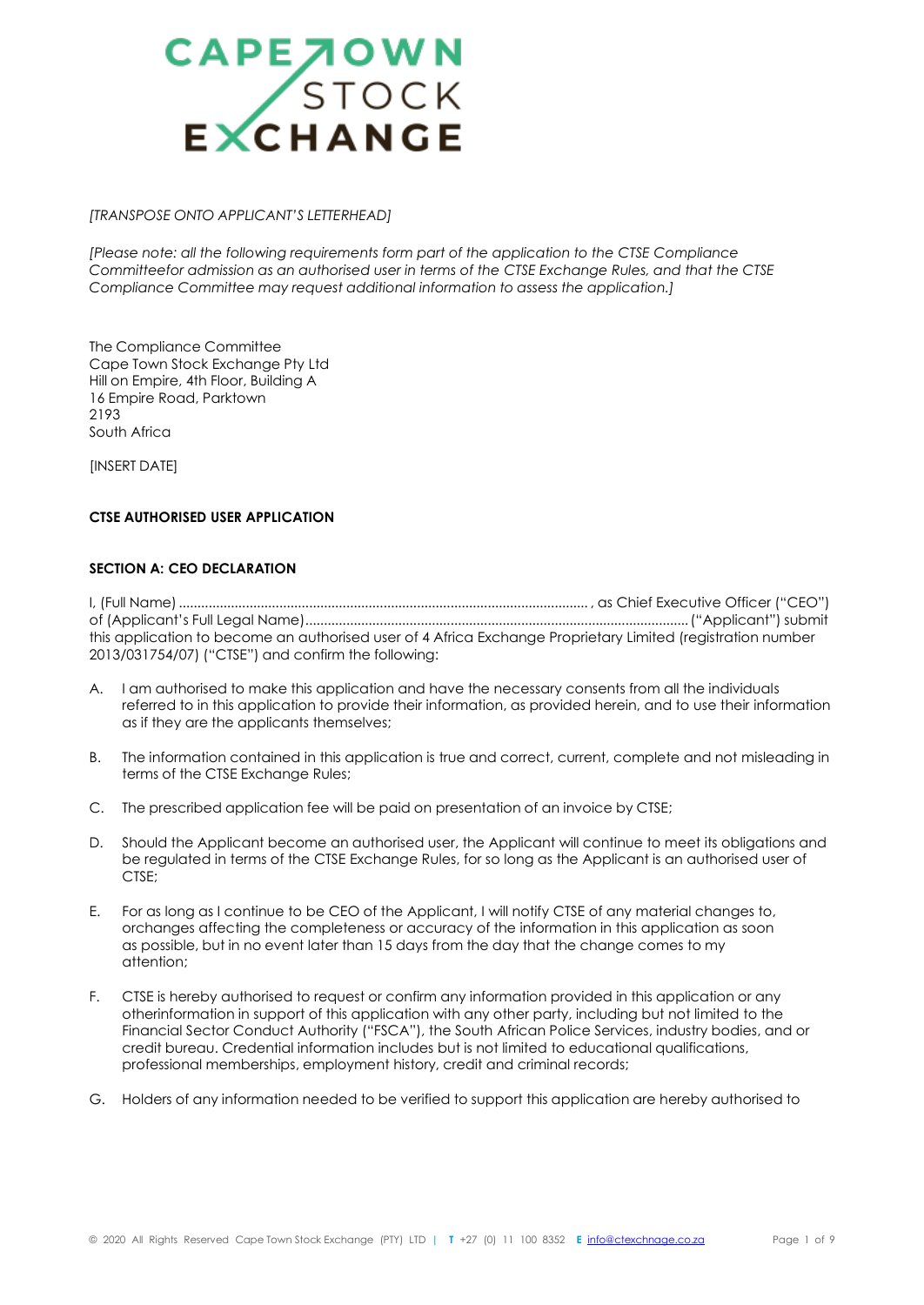

furnish such information to CTSE and CTSE is indemnified against any liability that may result from furnishinginformation in this regard; and

H. The Applicant will use the bank account listed in requirement 1.18 below for all its dealings with CTSE, untilit has notified CTSE otherwise and CTSE has acknowledged the change.

CEO's Full Name

....................................................... CEO's Signature

......................................................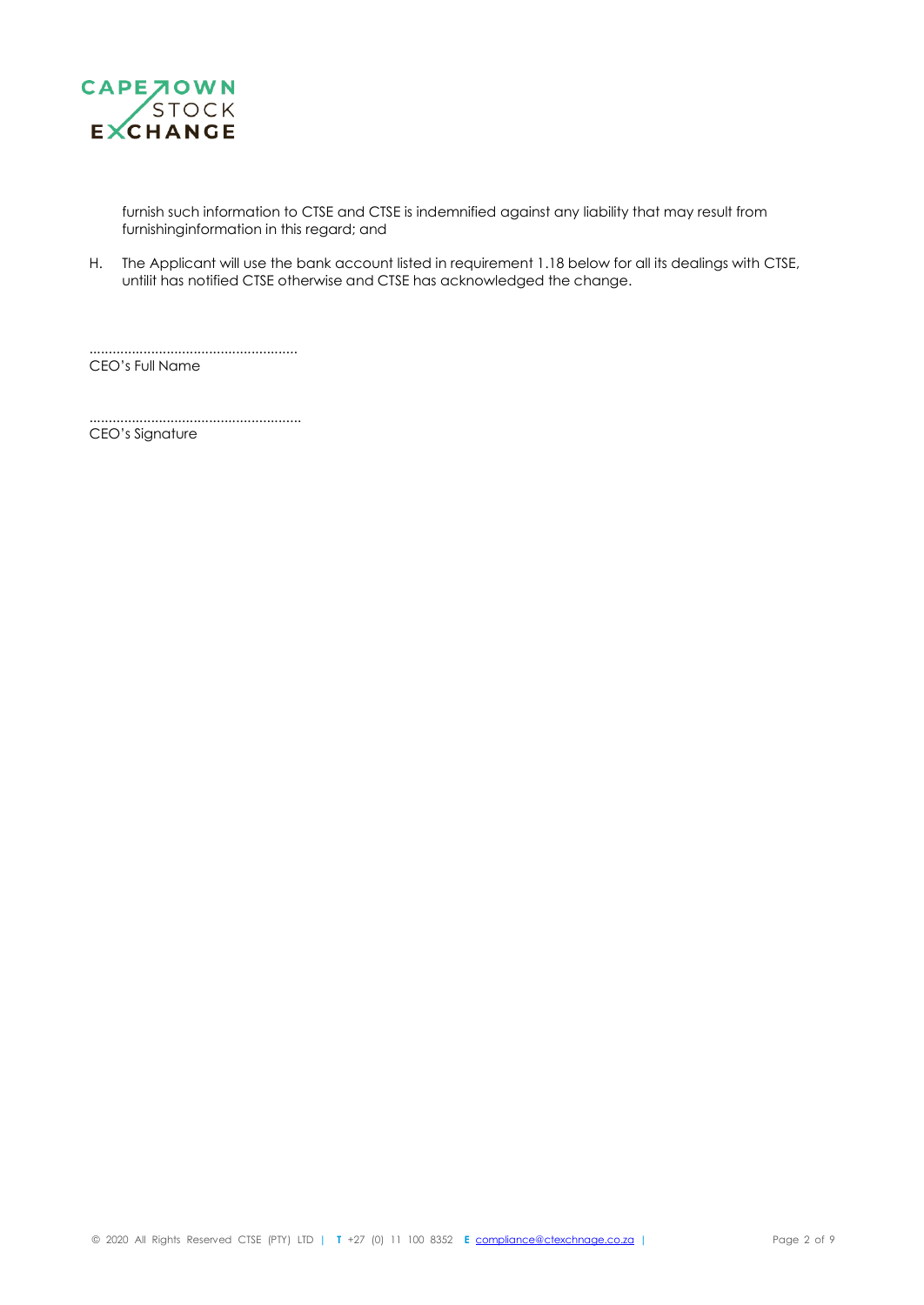

# **SECTION B: APPLICANT INFORMATION**

| $\mathbf{1}$ . | <b>APPLICANT'S GENERAL DETAILS</b>                                                                                                                                              |  |  |
|----------------|---------------------------------------------------------------------------------------------------------------------------------------------------------------------------------|--|--|
| 1.1.           | Full Legal Name                                                                                                                                                                 |  |  |
| 1.2.           | Abbreviated / short name                                                                                                                                                        |  |  |
| 1.3.           | Any other name under which business<br>is or has been conducted                                                                                                                 |  |  |
| 1.4.           | <b>Registration Number</b><br>(Please provide a copy of the CIPC<br>certificate of incorporation)                                                                               |  |  |
| 1.5.           | <b>Email Addresses</b>                                                                                                                                                          |  |  |
| 1.6.           | <b>Registered Address</b>                                                                                                                                                       |  |  |
| 1.7.           | <b>Physical Address</b>                                                                                                                                                         |  |  |
| 1.8.           | <b>Postal Address</b>                                                                                                                                                           |  |  |
| 1.9.           | Website                                                                                                                                                                         |  |  |
| 1.10.          | Telephone Number                                                                                                                                                                |  |  |
| 1.11.          | <b>FSCA Licence Numbers</b><br>(Please provide copies of all licences<br>and conditions attached to them)                                                                       |  |  |
| 1.12.          | Income Tax Number<br>(Please provide a current tax<br>clearance certificate)                                                                                                    |  |  |
| 1.13.          | VAT Number<br>(Please provide a current tax<br>clearance certificate)                                                                                                           |  |  |
| 1.14.          | <b>BEE Status</b><br>(attached latest BEE rating)                                                                                                                               |  |  |
| 1.15.          | Please provide details of all and any<br>licences in the financial sector in<br>South Africa or elsewhere that have<br>been applied for but declined,<br>lapsed or been revoked |  |  |
| 1.16.          | Please provide details of all enquiries,<br>investigations or disciplinary action<br>taken by a regulator, other than of a<br>purely administrative nature                      |  |  |
| 1.17.          | Please provide details of all and any<br>exchanges that the Applicant is an<br>authorised user of or intends to be an<br>authorised user of                                     |  |  |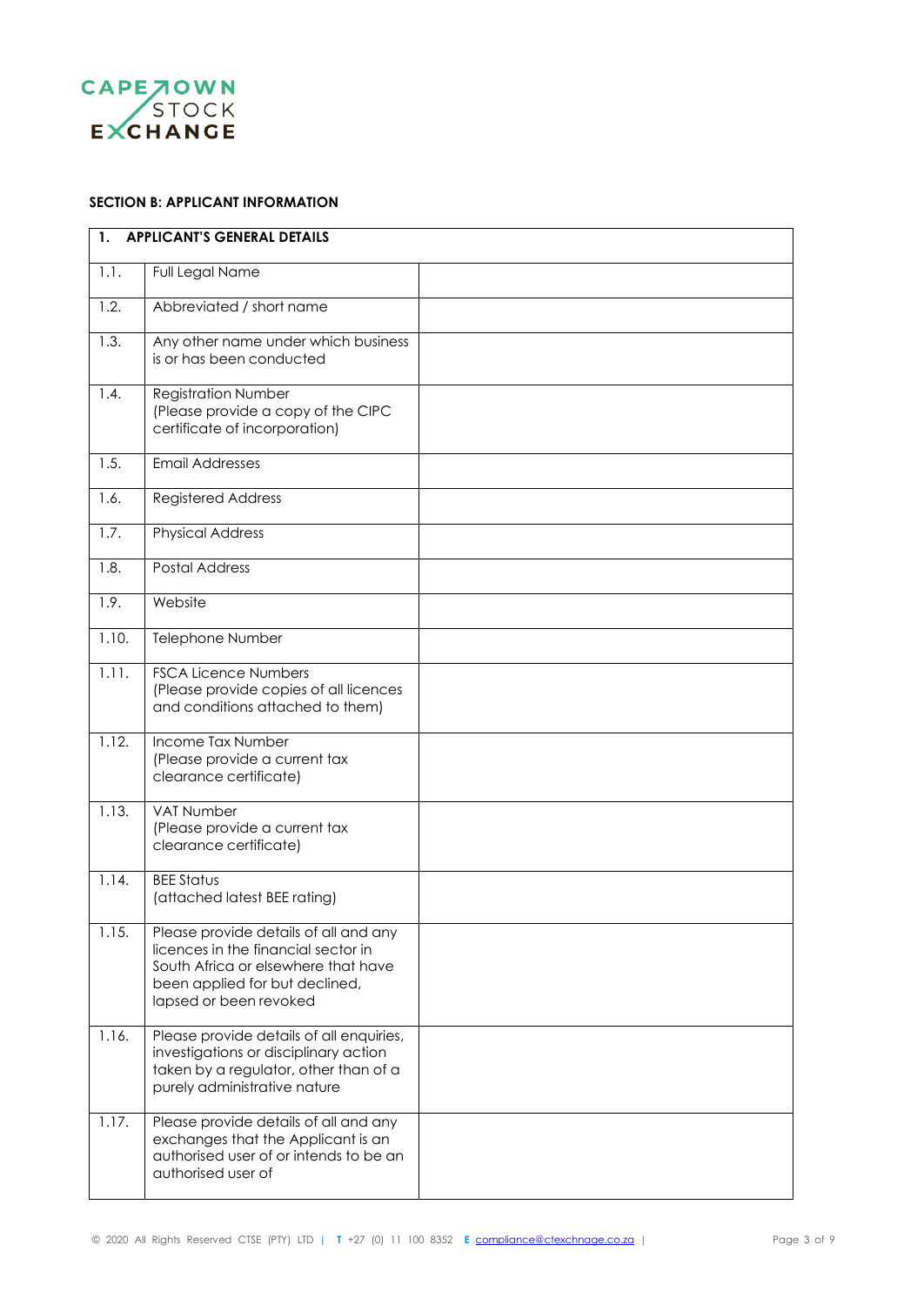

| 1.18. | Please provide the details of the                                     | Account Number:                                                                                      |
|-------|-----------------------------------------------------------------------|------------------------------------------------------------------------------------------------------|
|       | Applicant's account with a bank                                       | Account Holder:                                                                                      |
|       | licenced under the Banks Act                                          | Bank:                                                                                                |
|       | (please provide confirmation from the                                 | Branch:                                                                                              |
|       | bank of these details)                                                |                                                                                                      |
| 1.19. | Name, physical, postal and email                                      |                                                                                                      |
|       | addresses and telephone numbers of                                    |                                                                                                      |
|       | the Applicant's auditor and                                           |                                                                                                      |
|       | engagement partner                                                    |                                                                                                      |
|       |                                                                       |                                                                                                      |
| 1.20. | Name, physical, postal and email                                      |                                                                                                      |
|       | addresses and telephone numbers of                                    |                                                                                                      |
|       | the Compliance Officer of the                                         |                                                                                                      |
|       | Applicant.                                                            |                                                                                                      |
|       |                                                                       |                                                                                                      |
| 1.21. | Details of any insolvency proceedings                                 |                                                                                                      |
|       | or arrangements made with creditors                                   |                                                                                                      |
|       |                                                                       |                                                                                                      |
| 1.22. | Please attach the Applicant's latest                                  |                                                                                                      |
|       | audited annual financial statements                                   |                                                                                                      |
| 1.23. | Name, email addresses and                                             |                                                                                                      |
|       | telephone numbers of the Applicant's                                  |                                                                                                      |
|       | accounting officer/s for billing /                                    |                                                                                                      |
|       | invoicing matters                                                     |                                                                                                      |
|       |                                                                       |                                                                                                      |
| 2.    | <b>APPLICANT SHAREHOLDER DETAILS</b>                                  |                                                                                                      |
|       |                                                                       | (Please complete the below for each shareholder holding 5% or more of the equity or voting rights in |
|       |                                                                       |                                                                                                      |
|       |                                                                       |                                                                                                      |
|       | the Applicant)                                                        |                                                                                                      |
| 2.1.  | Full Legal Name                                                       |                                                                                                      |
| 2.2.  | Registration / Identity Number                                        |                                                                                                      |
|       |                                                                       |                                                                                                      |
| 2.3.  | <b>Registered Address</b>                                             |                                                                                                      |
|       |                                                                       |                                                                                                      |
| 2.4.  | Associated companies                                                  |                                                                                                      |
|       | (As defined in section 67 of the FMA)                                 |                                                                                                      |
|       |                                                                       |                                                                                                      |
| 2.5.  | Shareholding                                                          | Number of shares:                                                                                    |
|       |                                                                       | Percentage holding:                                                                                  |
|       |                                                                       |                                                                                                      |
| 2.6.  | Shareholder Representative on<br>Applicant's Controlling Body, if any |                                                                                                      |
|       |                                                                       |                                                                                                      |
| 2.7.  | Please list all beneficial owners                                     |                                                                                                      |
|       | holding more than an effective 25%                                    |                                                                                                      |
|       | interest in the Applicant's shareholder                               |                                                                                                      |
|       |                                                                       |                                                                                                      |
| 2.8.  | Please provide details of all and any                                 |                                                                                                      |
|       | licences in the financial sector in                                   |                                                                                                      |
|       | South Africa or elsewhere that have                                   |                                                                                                      |
|       | been applied for but declined,                                        |                                                                                                      |
|       | lapsed or been revoked                                                |                                                                                                      |
|       |                                                                       |                                                                                                      |
| 2.9.  | Please provide details of all enquiries,                              |                                                                                                      |
|       | investigations or disciplinary action                                 |                                                                                                      |
|       | taken by a regulator, other than of a                                 |                                                                                                      |
|       | purely administrative nature                                          |                                                                                                      |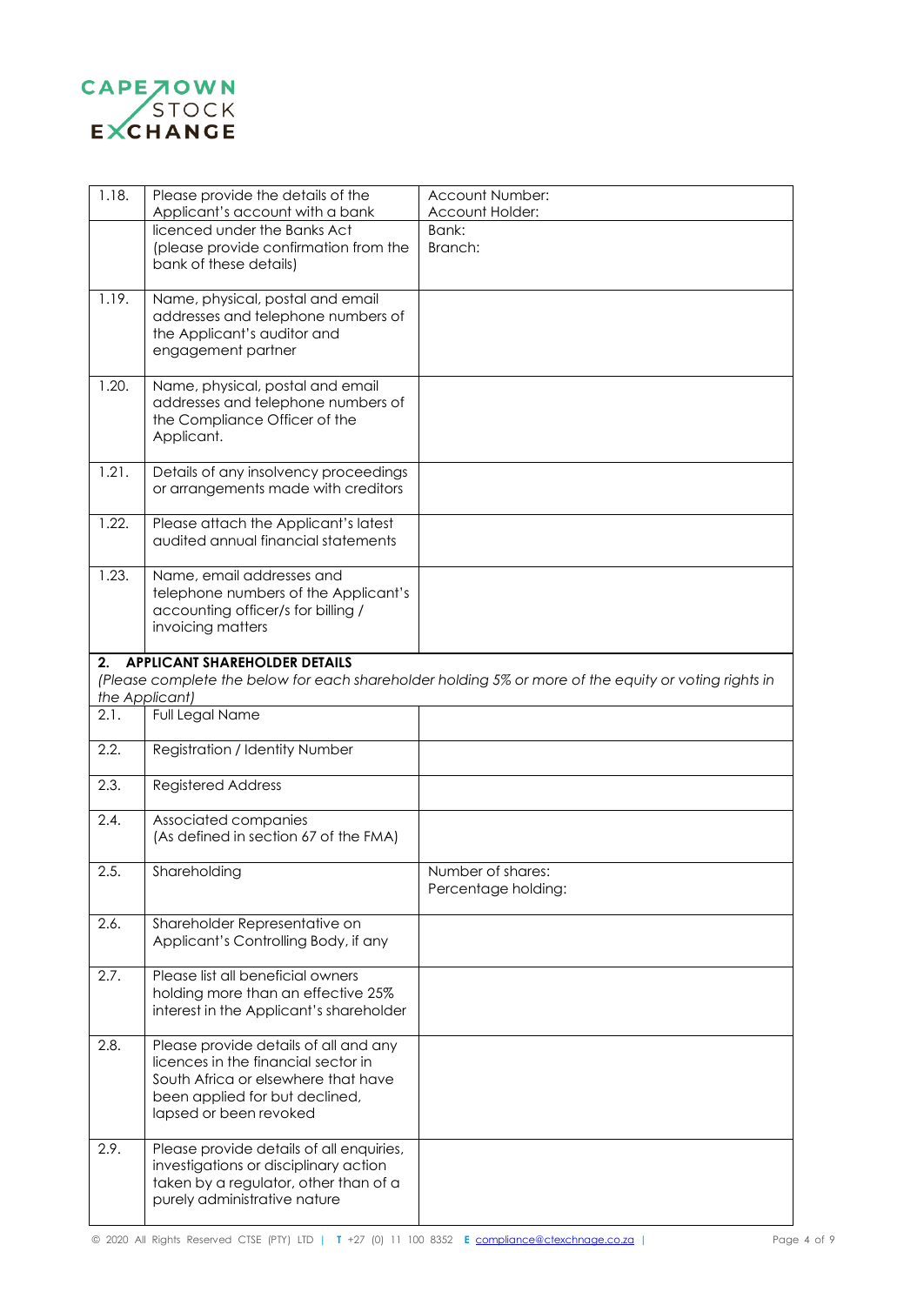

| 2.10. | Please provide details of all and any<br>exchanges the Applicant's             |  |
|-------|--------------------------------------------------------------------------------|--|
|       | shareholder is an authorised user of or<br>intends to be an authorised user of |  |
| 2.11. | Details of any insolvency proceedings<br>or arrangements made with creditors   |  |

| <b>CONTROLLING BODY / BOARD MEMBERS</b><br>3.<br>(Please complete the below for each director) |                                                                                                                                                            |                                                  |
|------------------------------------------------------------------------------------------------|------------------------------------------------------------------------------------------------------------------------------------------------------------|--------------------------------------------------|
| 3.1.                                                                                           | Full name                                                                                                                                                  |                                                  |
| 3.2.                                                                                           | All previous names                                                                                                                                         |                                                  |
| 3.3.                                                                                           | Citizenship                                                                                                                                                |                                                  |
| 3.4.                                                                                           | Date of birth                                                                                                                                              |                                                  |
| 3.5.                                                                                           | <b>Identity Number</b><br>(please provide a copy of<br>identification document)                                                                            |                                                  |
| 3.6.                                                                                           | <b>Email Address</b>                                                                                                                                       |                                                  |
| 3.7.                                                                                           | <b>Physical Address</b>                                                                                                                                    |                                                  |
| 3.8.                                                                                           | <b>Postal Address</b>                                                                                                                                      |                                                  |
| 3.9.                                                                                           | Cellphone Number                                                                                                                                           |                                                  |
| 3.10.                                                                                          | Date of appointment to the<br>controlling body                                                                                                             |                                                  |
| 3.11.                                                                                          | Please provide a list of all other<br>directorships held                                                                                                   |                                                  |
| 3.12.                                                                                          | If a member of the South African<br>Institute of Stockbrokers, please<br>provide membership details                                                        | Membership Number:<br>Date admitted as a member: |
| 3.13.                                                                                          | Please provide details of all enquiries,<br>investigations or disciplinary action<br>taken by a regulator, other than of a<br>purely administrative nature |                                                  |
| 3.14.                                                                                          | Details of any insolvency proceedings<br>or arrangements made with creditors                                                                               |                                                  |

| 4.   | AUTHORISED USER PRIMARY REPRESENTATIVE |  |
|------|----------------------------------------|--|
| 4.1. | Full name                              |  |
| 4.2. | All previous names                     |  |
| 4.3. | Citizenship                            |  |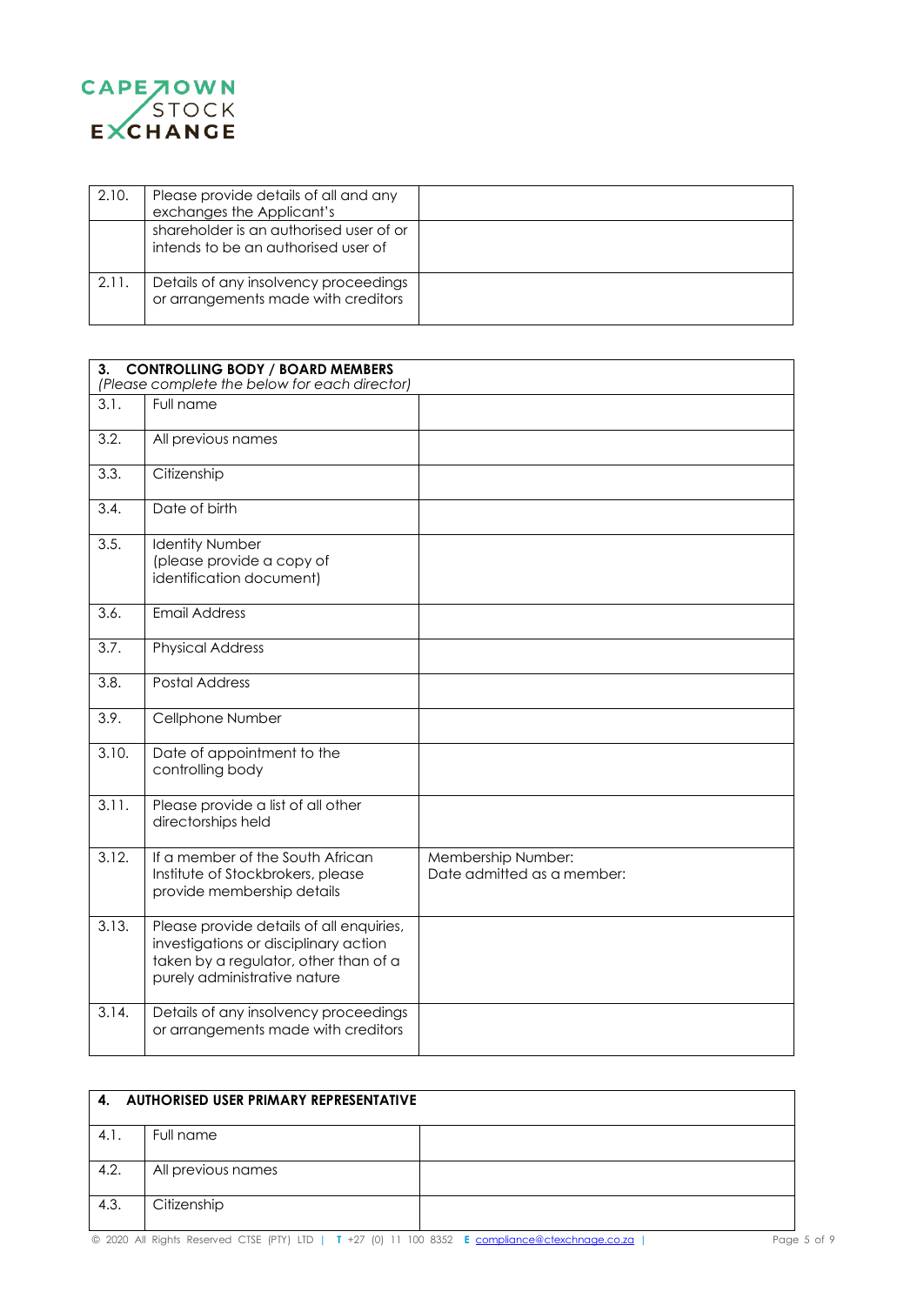

| 4.4.  | Date of birth                                                                                                                                                                      |                                                                  |
|-------|------------------------------------------------------------------------------------------------------------------------------------------------------------------------------------|------------------------------------------------------------------|
| 4.5.  | <b>Identity Number</b><br>(please provide copy of the<br>identification document)                                                                                                  |                                                                  |
| 4.6.  | <b>Email Address</b>                                                                                                                                                               |                                                                  |
| 4.7.  | <b>Physical Address</b><br>(please provide proof of address)                                                                                                                       |                                                                  |
| 4.8.  | <b>Postal Address</b>                                                                                                                                                              |                                                                  |
| 4.9.  | Cellphone Number                                                                                                                                                                   |                                                                  |
| 4.10. | Tertiary qualifications obtained<br>(please provide copies of all<br>certificates)                                                                                                 | Degree:<br>Institution:<br>Date:                                 |
| 4.11. | If member of a professional body,<br>please provide membership details                                                                                                             | Body's Name:<br>Membership Number:<br>Date admitted as a member: |
| 4.12. | If a member of the South African<br>Institute of Stockbrokers, please<br>provide membership details                                                                                | Membership Number:<br>Date admitted as a member:                 |
| 4.13. | If registered with the FSCA for any<br>reason, please provide details                                                                                                              |                                                                  |
| 4.14. | Please provide details of all enquiries,<br>investigations or disciplinary action<br>taken by a professional body or<br>regulator, other than of a purely<br>administrative nature |                                                                  |
| 4.15. | Please provide details of all stock<br>broking experience                                                                                                                          | Firm:<br>Position:<br>Term:                                      |
| 4.16. | Details of any criminal conviction in<br>South Africa or elsewhere                                                                                                                 |                                                                  |
| 4.17. | Details of any insolvency proceedings<br>or arrangements made with creditors                                                                                                       |                                                                  |

|      | 5. ADDITIONAL AUTHORISED USER REPRESENTATIVE<br>(please complete for each representative) |  |
|------|-------------------------------------------------------------------------------------------|--|
| 5.1. | Full name                                                                                 |  |
| 5.2. | All previous names                                                                        |  |
| 5.3. | Citizenship                                                                               |  |
| 5.4. | Date of birth                                                                             |  |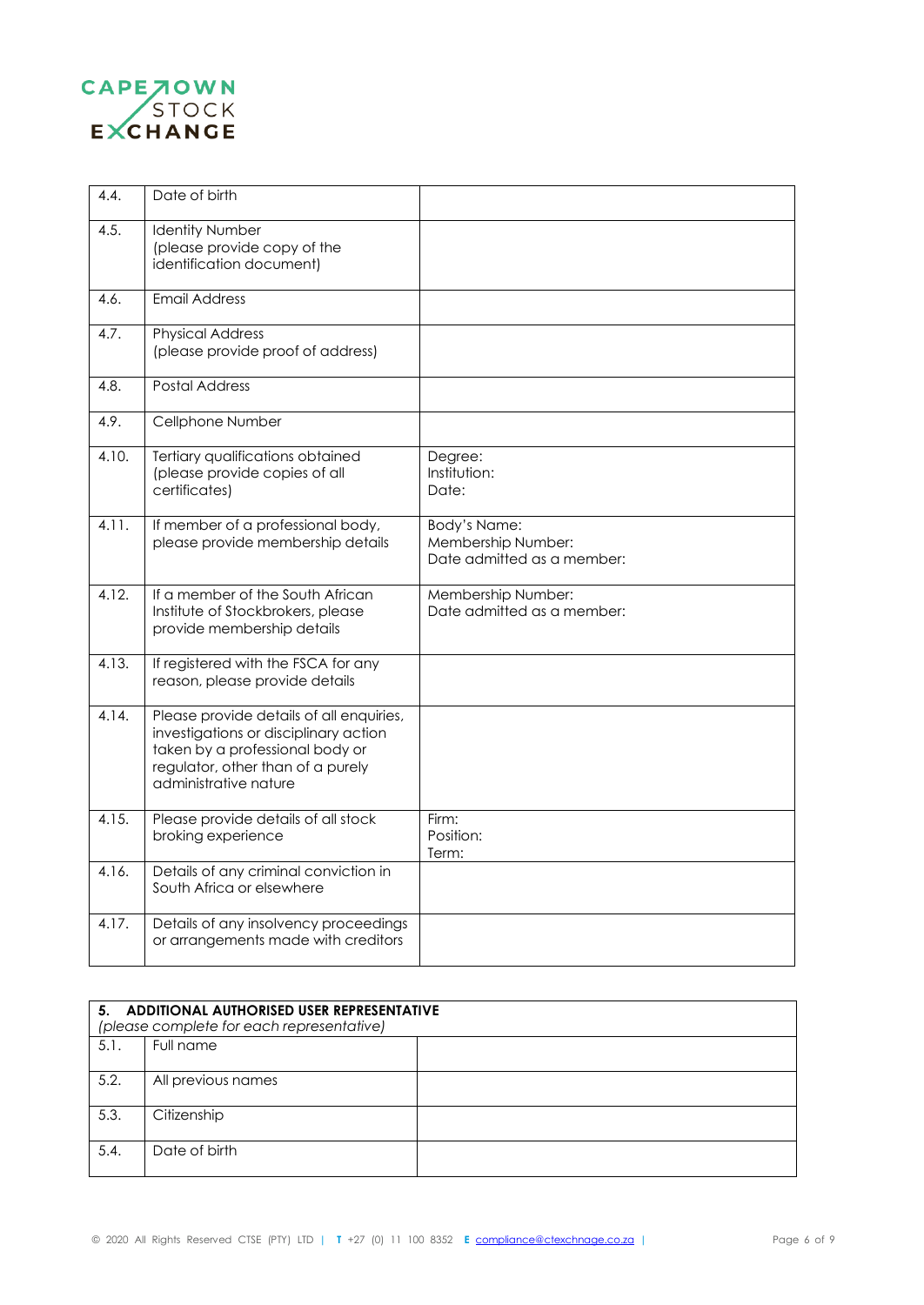

| 5.5.  | <b>Identity Number</b><br>(please provide copy of identification<br>document)                                                                                                      |                                                                  |
|-------|------------------------------------------------------------------------------------------------------------------------------------------------------------------------------------|------------------------------------------------------------------|
| 5.6.  | <b>Email Address</b>                                                                                                                                                               |                                                                  |
| 5.7.  | <b>Physical Address</b>                                                                                                                                                            |                                                                  |
| 5.8.  | Postal Address<br>(please provide proof of address)                                                                                                                                |                                                                  |
| 5.9.  | Cellphone Number                                                                                                                                                                   |                                                                  |
| 5.10. | Tertiary qualifications obtained<br>(please provide copies of all<br>certificates)                                                                                                 | Degree:<br>Institution:<br>Date:                                 |
| 5.11. | If a member of a professional body,<br>please provide membership details                                                                                                           | Body's Name:<br>Membership Number:<br>Date admitted as a member: |
| 5.12. | If a member of the South African<br>Institute of Stockbrokers, please<br>provide membership details                                                                                | Membership Number:<br>Date admitted as a member:                 |
| 5.13. | If registered with the FSCA for any<br>reason, please provide details                                                                                                              |                                                                  |
| 5.14. | Please provide details of all enquiries,<br>investigations or disciplinary action<br>taken by a professional body or<br>regulator, other than of a purely<br>administrative nature |                                                                  |
| 5.15. | Please provide details of all stock<br>broking experience                                                                                                                          | Firm:<br>Position:<br>Term:                                      |
| 5.16. | Details of any criminal conviction in<br>South Africa or elsewhere                                                                                                                 |                                                                  |
| 5.17. | Details of any insolvency proceedings<br>or arrangements made with creditors                                                                                                       |                                                                  |

| 6.   | <b>ADDITIONAL INFORMATION REQUIRED</b>                                                                                 |  |
|------|------------------------------------------------------------------------------------------------------------------------|--|
| 6.1. | Please provide details of the<br>Applicant's systems to record all<br>trading activities and to interface<br>with CTSE |  |
| 6.2. | Please provide details of how the<br>Applicant will supervise its<br>representatives and all CTSE<br>trading           |  |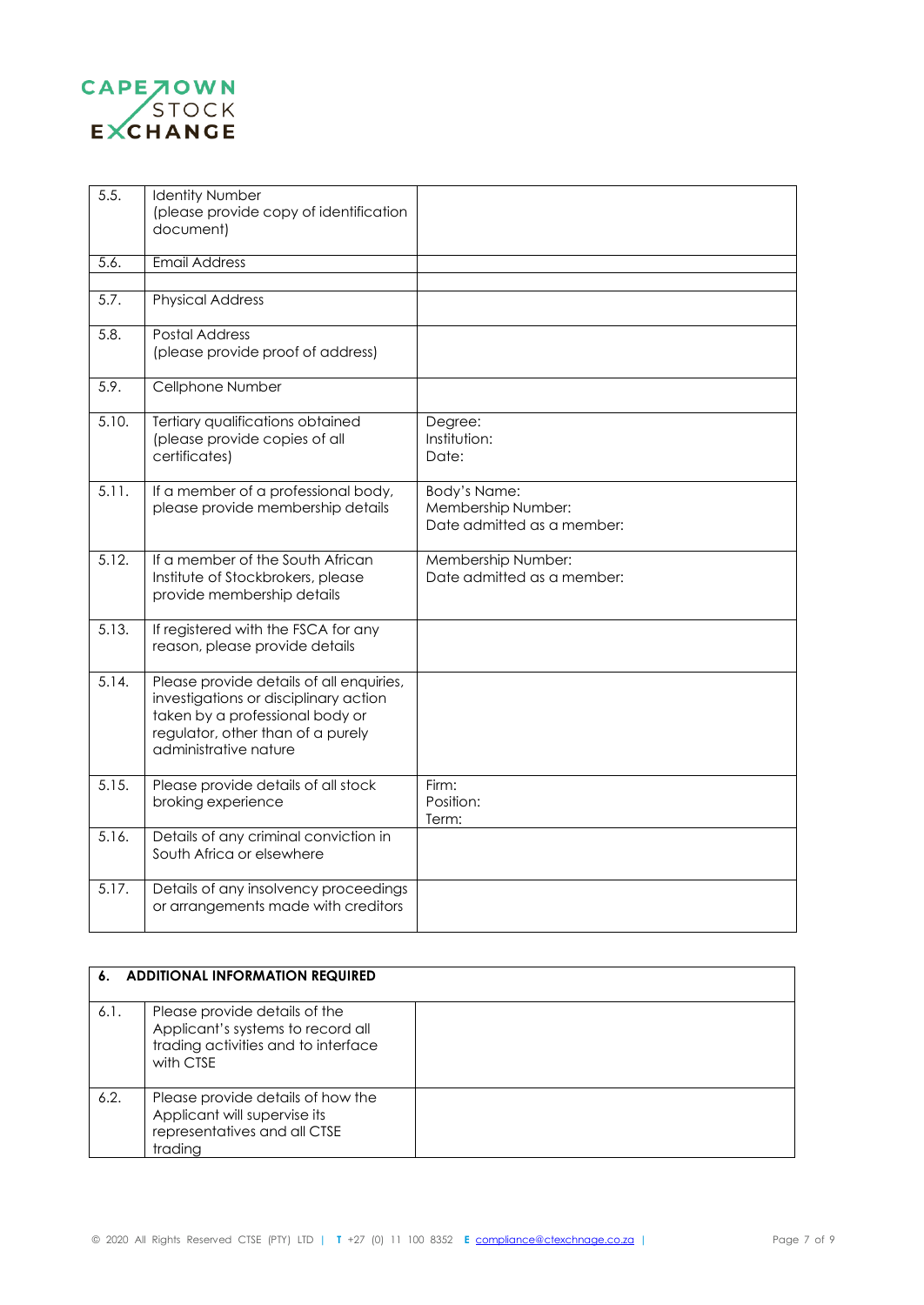

| 6.3. | Please provide internal controls of<br>the Applicant to control access to<br>data, to protect the integrity and<br>confidentiality of data                                                                       |  |
|------|------------------------------------------------------------------------------------------------------------------------------------------------------------------------------------------------------------------|--|
| 6.4. | Please provide details of internal<br>systems and controls to protect<br>against loss of data                                                                                                                    |  |
| 6.5. | Please provide details of internal<br>processes to immediately report<br>suspected or actual breaches of the<br>CTSE Exchange Rules to CTSE                                                                      |  |
| 6.6. | Please provide of Applicant's<br>organisational capabilities to monitor<br>the conduct of the representatives<br>and other employees and<br>communications with other CTSE<br>authorised users, clients and CTSE |  |
| 6.7. | Please provide a copy of the<br>Applicant's latest management<br>accounts                                                                                                                                        |  |